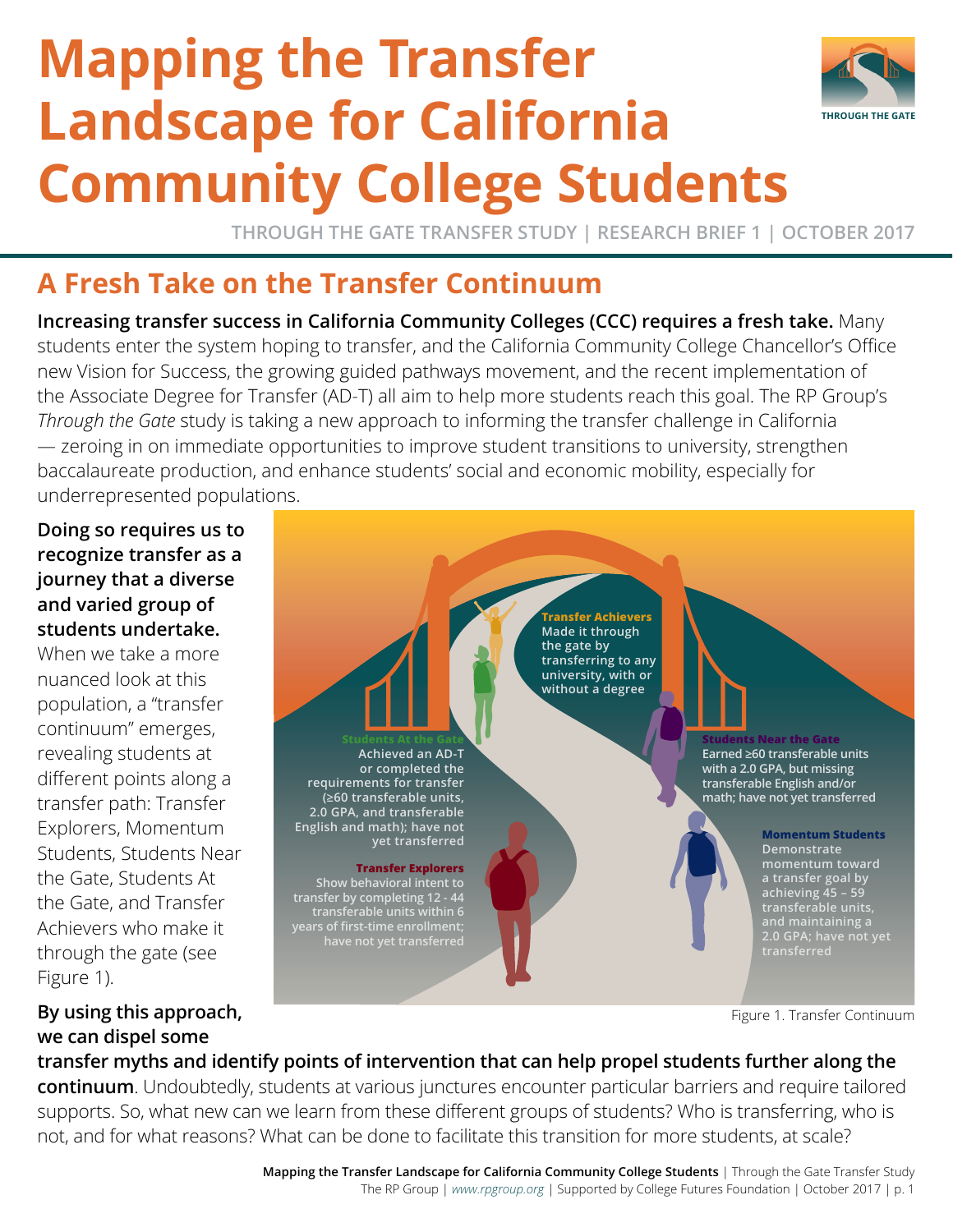# **A "High-Leverage" Transfer Population**

**Over a recent five-year period, nearly 300,000 students attending CCCs who completed all or most of their transfer requirements did not make it "through the gate" to a university**. Our study aims to identify strategies for increasing transfer among these "high-leverage" learners, specifically focusing on the Inland Empire and Central Valley; students in these regions have lower transfer rates, suggesting that they may require unique supports to complete their transfer journey.

# **What We Know about High-Leverage Learners**

*Through the Gate's* **first phase developed an initial map of students who were well-advanced along the transfer continuum**, focusing on a sample of 875,630 CCC students enrolled between 2010-2011 and 2014-2015 and measuring their outcomes through spring 2016. This sample breaks into three groups: students near and at the gate (a.k.a., high-leverage learners), and transfer achievers. What do we know about these high-leverage learners and what can be gleaned from comparing them to transfer achievers?

## **Students Near the Gate**

*Students who earned at least 60 transferable units with a 2.0 GPA, but who are missing transferable English and/or math, and have not yet transferred.* **WHAT WE KNOW:**

**Math appears to serve as the biggest obstacle for the vast majority of the 157,000 students who were** *near the transfer gate*, as 92% of these students needed to complete transfer-level math requirements in order to proceed along the path to university. This obstacle remains consistent across gender, race/ethnicity, and region, and signals a clear opportunity to improve transfer outcomes.

**We also discovered that time is the enemy of students stuck near the gate**. Students who did not transfer within a year of arriving near the gate were less likely to make the transition to university. What supports are required to quickly propel these students to upper-division coursework?

**Additionally, nearly half of students who were near the gate left our system without transfer or earning a degree or certificate.** How can these learners be helped to secure a credential that signals their readiness for additional education and/or employment?

## **Students At the Gate**

*Students who completed the requirements for transfer (≥60 transferable units, 2.0 GPA, and transferable English and math) or achieved an AD-T, and have not yet transferred.* **WHAT WE KNOW:**

**Nearly 136,000 students stopped** *at the transfer gate.* Students stuck at the gate were **more**  likely to be Latino, regardless of gender compared to other subgroups. Not only did these students stop short of their transfer goal, **many left without a college credential**. What is uniquely holding these students back from making the transition to university, and how can we assist them in securing a degree or certificate before taking a next step?



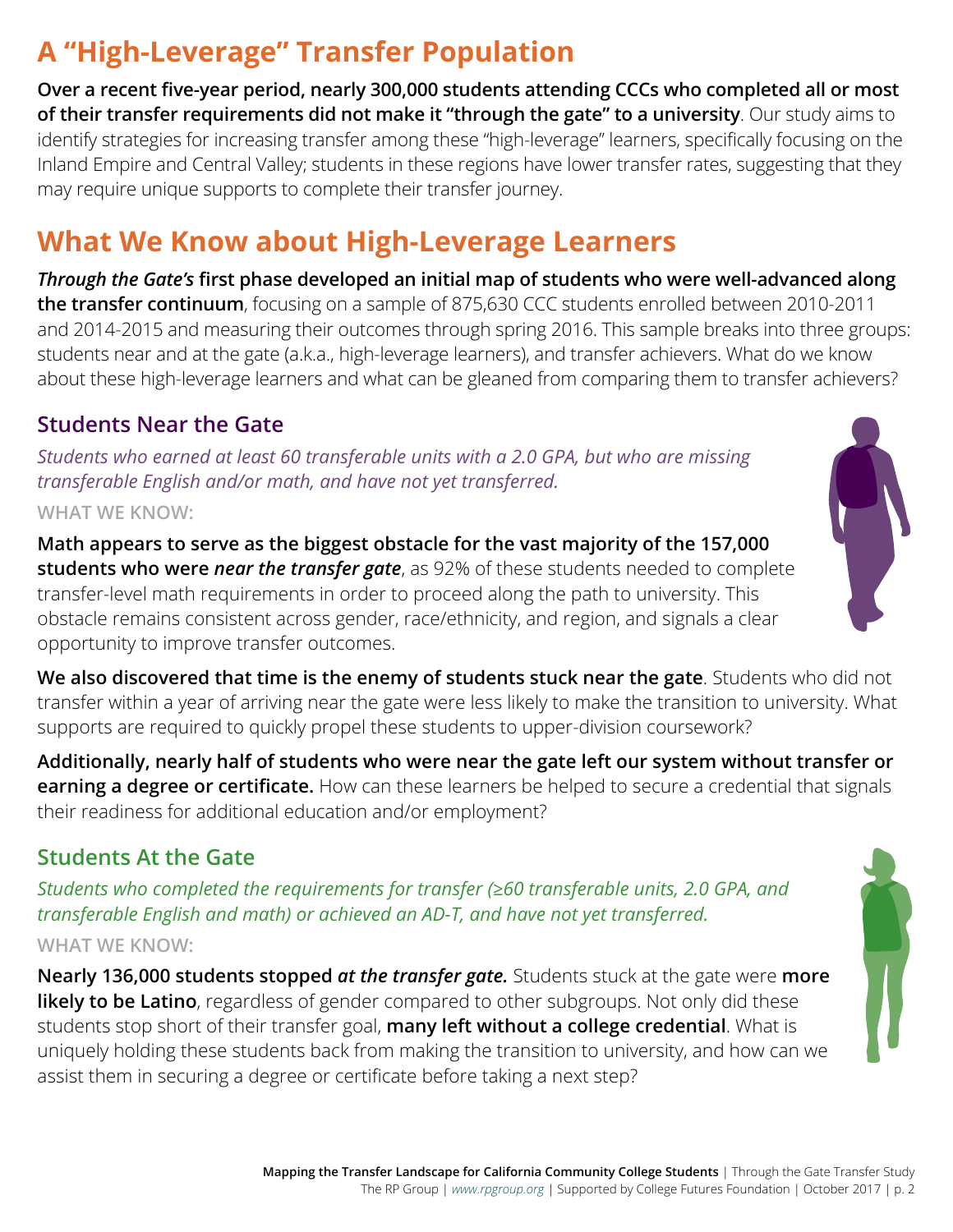## **Transfer Achievers**

*Students who transferred to any university, with or without a degree.*

#### **WHAT WE KNOW:**

**Good news: among the students who made significant progress along the transfer continuum, over 583,000 achieved transfer.**

**Yet, over two-thirds made this transition without a CCC credential**, again raising questions about the benefits of, and opportunities for, helping these students secure a degree or certificate that honors their achievements and recognizes their preparation.

#### **INSIGHTS ON THE ASSOCIATE DEGREE FOR TRANSFER (AD-T)**

**For now, the AD-T seems to be achieving the goal of smoothing educational paths and increasing students' likelihood of transfer to a California State University (CSU)**. While a small fraction of our transfer achievers completed this degree (~4%), most students in our sample who earned an AD-T transferred (80%). Over the short period in which CCCs have offered this new transfer option, the **number of students earning an AD-T has exhibited an over 3,000% increase**.

**At the same time, reason for caution remains.** While the volume of AD-T earners is increasing, the **rate at which these students are transferring is trending down**. When taking region, CSU proximity, and major into account, transfer for AD-T earners can become more challenging if they are in a region without several CSUs from which to choose, if they are near CSUs with limited capacity, if they are pursuing a highly-impacted major, or if an AD-T does not exist in their major — all considerations for our CCC and CSU systems as they work together to foster the positive trajectory of this transfer strategy.

## **The Role of Gender, Race/Ethnicity, and Region**

We further explored the role of gender, race/ethnicity, and region in the experience of high-leverage learners and transfer achievers. While African-American students were significantly underrepresented in our sample (meaning, many never made it near, at, or through the gate), we **notably found that 75% of the African Americans who made it into our sample of high-leverage learners achieved transfer**, and that both females and males overwhelmingly continued their journey toward a baccalaureate once fulfilling transfer requirements.

**Latino males and Native-American females were less likely to achieve their transfer goal** compared to other groups. **Latino students were also more likely to earn an AD-T, but halt their transfer journey.**

**In terms of region, students in the Inland Empire were least likely to make it through the transfer gate** when compared to all other regions, even after meeting all or most of their transfer requirements. These findings indicate an opportunity to learn more about the unique obstacles these

## **Let's start a conversation...**

Here are some prompts to support your own community conversation about the initial findings and how they relate to increasing transfer success in California.

- 1. What does the transfer continuum look like on your campus (or district or region)?
- 2. Specifically, which student groups are stuck near or at the gate? Which ones are transfer achievers?
- 3. What more do you need to know about these student groups in order to further increase their transfer success?

student groups face and consider policy and systems change designed to specifically support their progress.